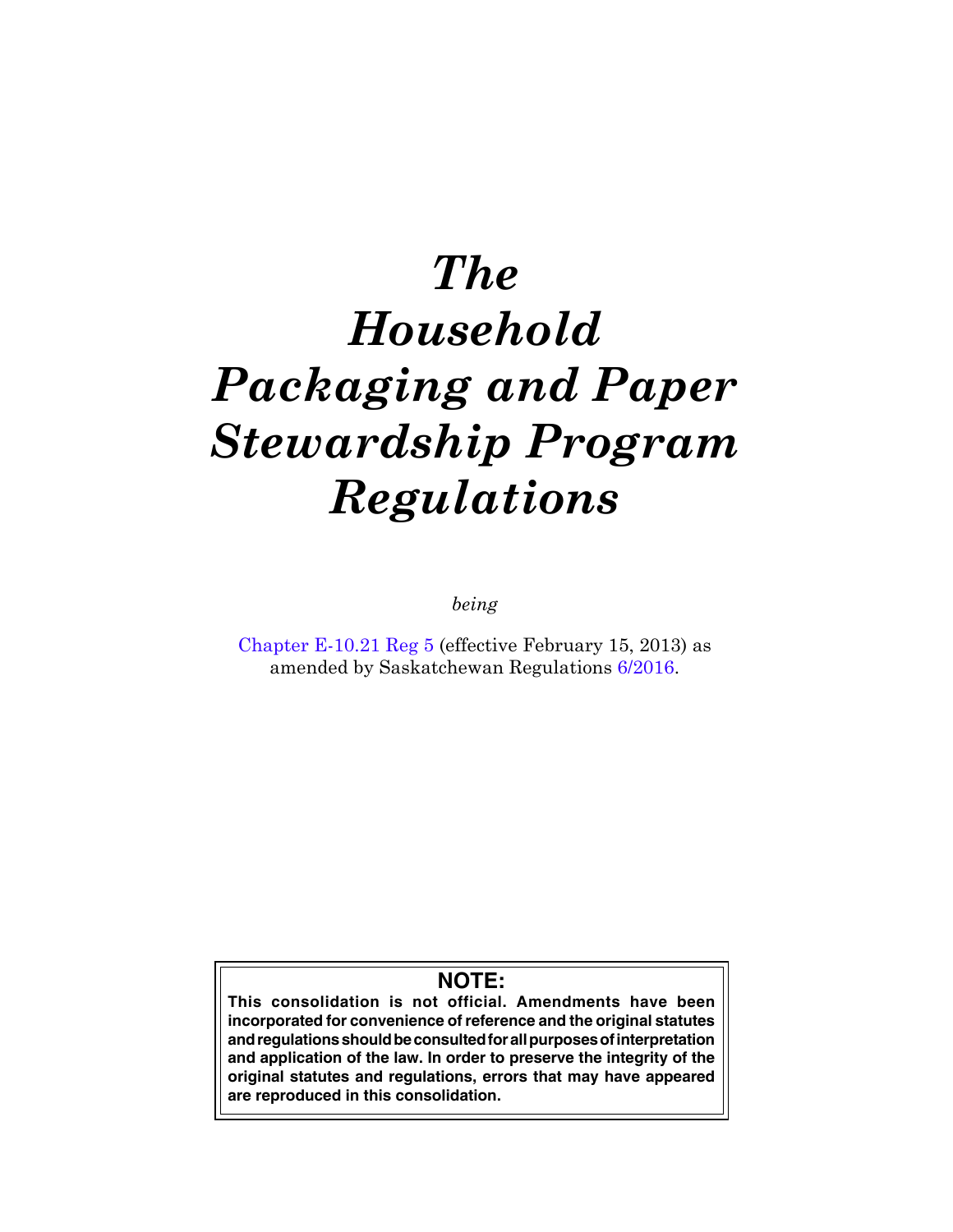# Table of Contents

- Title
- Interpretation
- Determination of steward
- Prescribed products
- Product management program required
- Voluntary product management program
- Approval to operate product management program
- Changes to product management program
- Suspension or cancellation of approvals
- Annual reporting
- Transitional
- Coming into force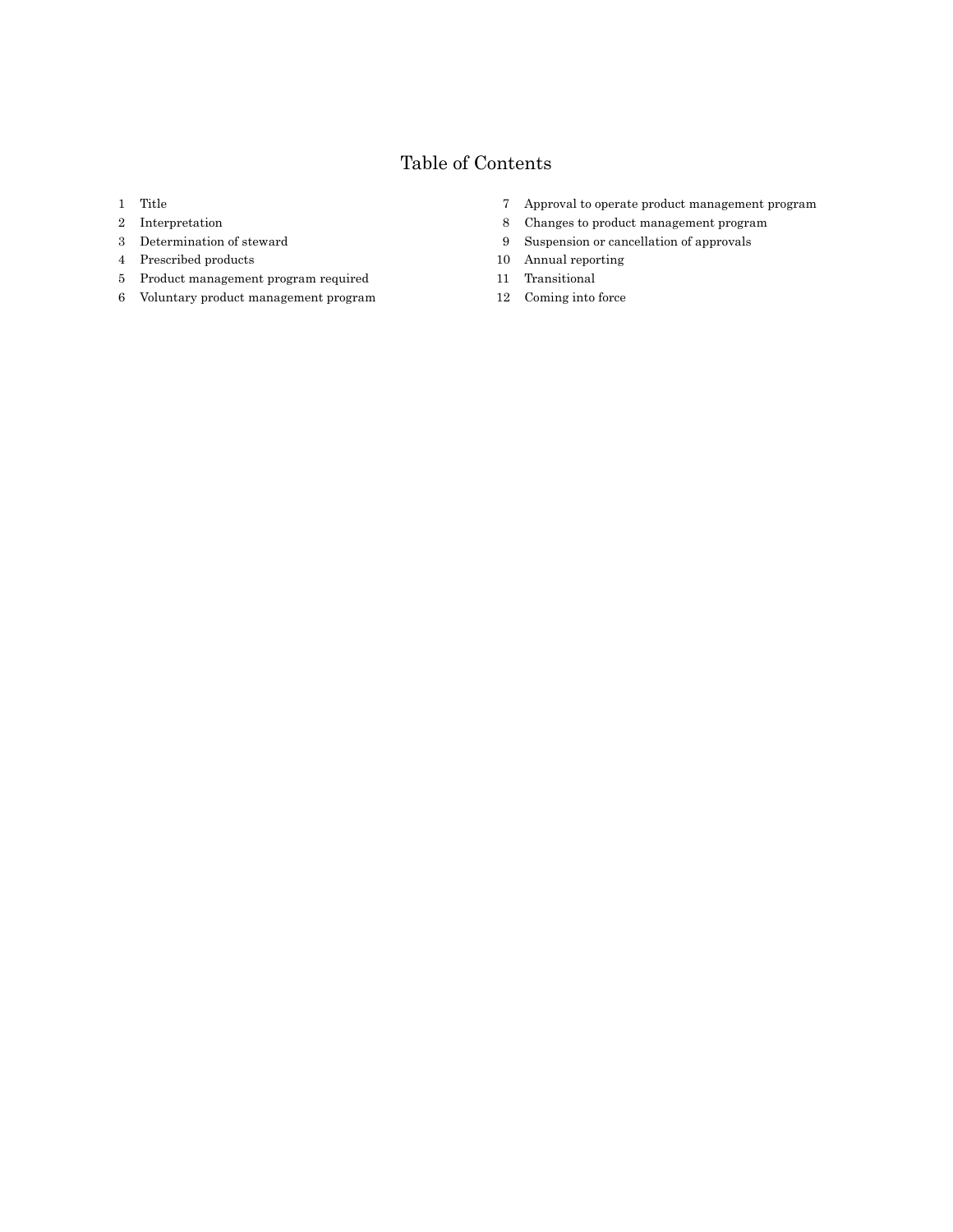## **CHAPTER E-10.21 REG 5**

### *The Environmental Management and Protection Act, 2002*

#### **Title**

**1** These regulations may be cited as *The Household Packaging and Paper Stewardship Program Regulations*.

#### **Interpretation**

- **2**(1) In these regulations:
	- (a) **"Act"** means *The Environmental Management and Protection Act, 2010*;

(b) **"brand owner"** means the person who is the owner or licensee of a trade-mark that is used in association with or marked on packaging or paper;

(c) **"net costs"** means the costs to the municipality of operating a residential waste diversion program for waste packaging and paper less any revenues received by the municipality from the sale of packaging and paper that has been recycled;

(d) **"non-resident brand owner"** means a brand owner who does not carry on business in Saskatchewan;

(e) **"packaging"** means any packaging or container that:

(i) is composed of glass, metal, paper, boxboard, cardboard, paper fibre or plastic or any combination of those materials; and

(ii) contains a product;

but does not include approved containers as defined in *The Litter Control Act*;

(f) **"paper"** means, subject to subsection (2), paper of any description, including:

- (i) flyers;
- (ii) brochures;
- (iii) booklets;
- (iv) catalogues;
- (v) telephone directories;
- (vi) newspapers;
- (vii) magazines;
- (viii) paper fibre; and
- (ix) paper used for copying, writing or any other general use;

(g) **"product management program"** means a program for the collection and recycling of residentially generated waste packaging and paper;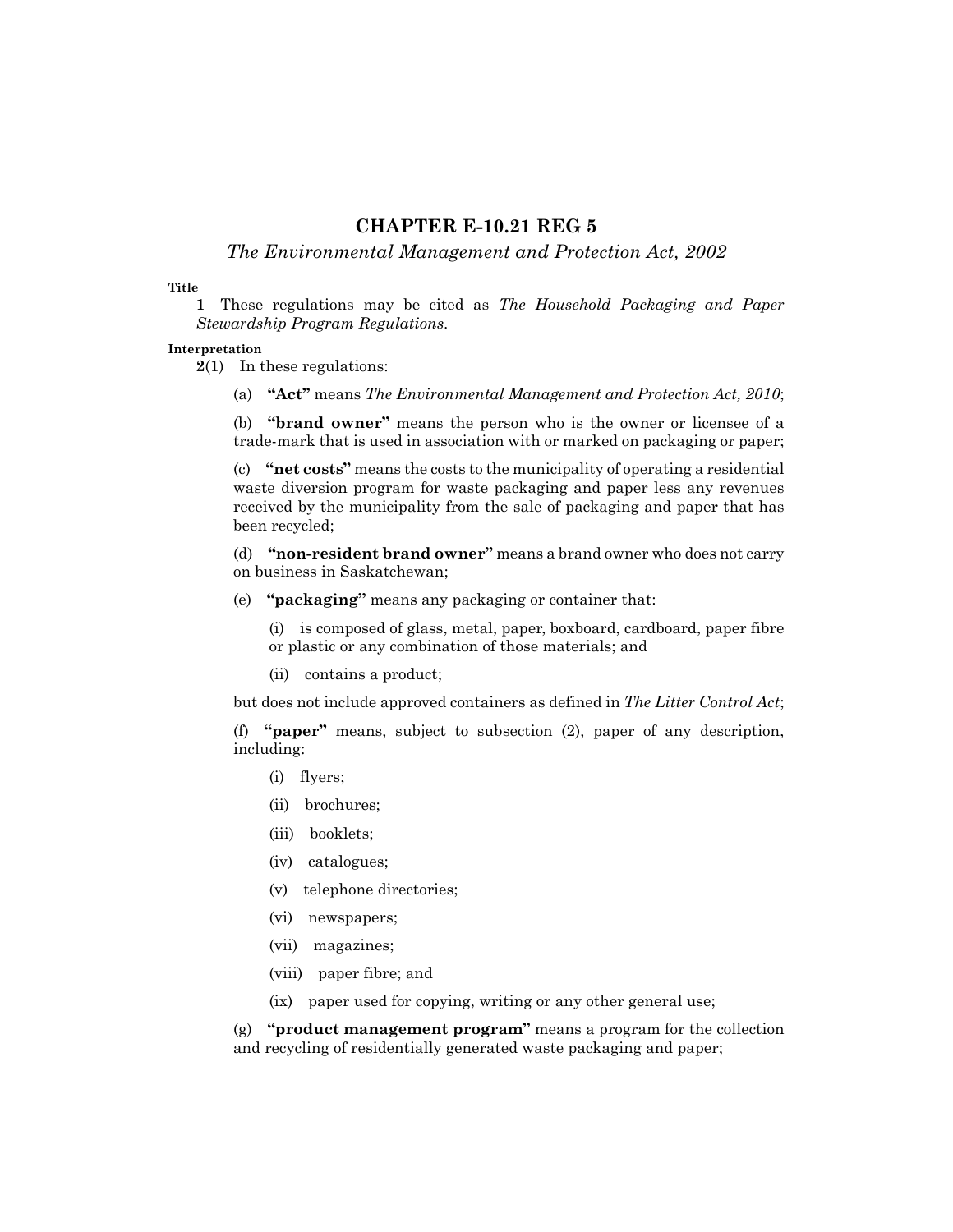(h) **"program operator"** means the person that operates a product management program;

(i) **"steward"** means the person determined in accordance with section 3;

(j) **"trade-mark"** means a trade-mark as defined in the *Trade-marks Act* (Canada);

(k) **"waste packaging and paper"** means packaging and paper that is unwanted or no longer usable for its original purpose.

(2) For the purposes of the definition of "paper" in clause (1)(f), paper does not include:

(a) paper products that, by virtue of their anticipated use, could become unsafe or unsanitary to recycle; or

(b) any type of bound book not mentioned in clause (1)(f).

15 Feb 2013 cE-10.21 Reg 5 s2; 12 Feb 2016 SR 6/2016 s3.

#### **Determination of steward**

**3** The person that is the steward of packaging or paper is:

(a) the brand owner with respect to the packaging or paper, unless the brand owner is a non-resident brand owner;

(b) if there is no brand owner as described in clause (a), the person that first imports the packaging or paper into Saskatchewan; or

(c) if there is no brand owner as described in clause (a) or person that first imports the packaging or paper as described in clause (b), the purchaser of the packaging or paper outside of Saskatchewan that purchases it for use in Saskatchewan.

15 Feb 2013 cE-10.21 Reg 5 s3.

#### **Prescribed products**

**4** Packaging and paper are prescribed as products for the purposes of section 46 of the Act.

> 15 Feb 2013 cE-10.21 Reg 5 s4; 12 Feb 2016 SR 6/2016 s4.

#### **Product management program required**

**5**(1) No steward shall fail to:

(a) operate a product management program approved by the minister pursuant to section 7; or

(b) enter into an agreement with a person to operate, on the steward's behalf, a product management program approved by the minister pursuant to section 7.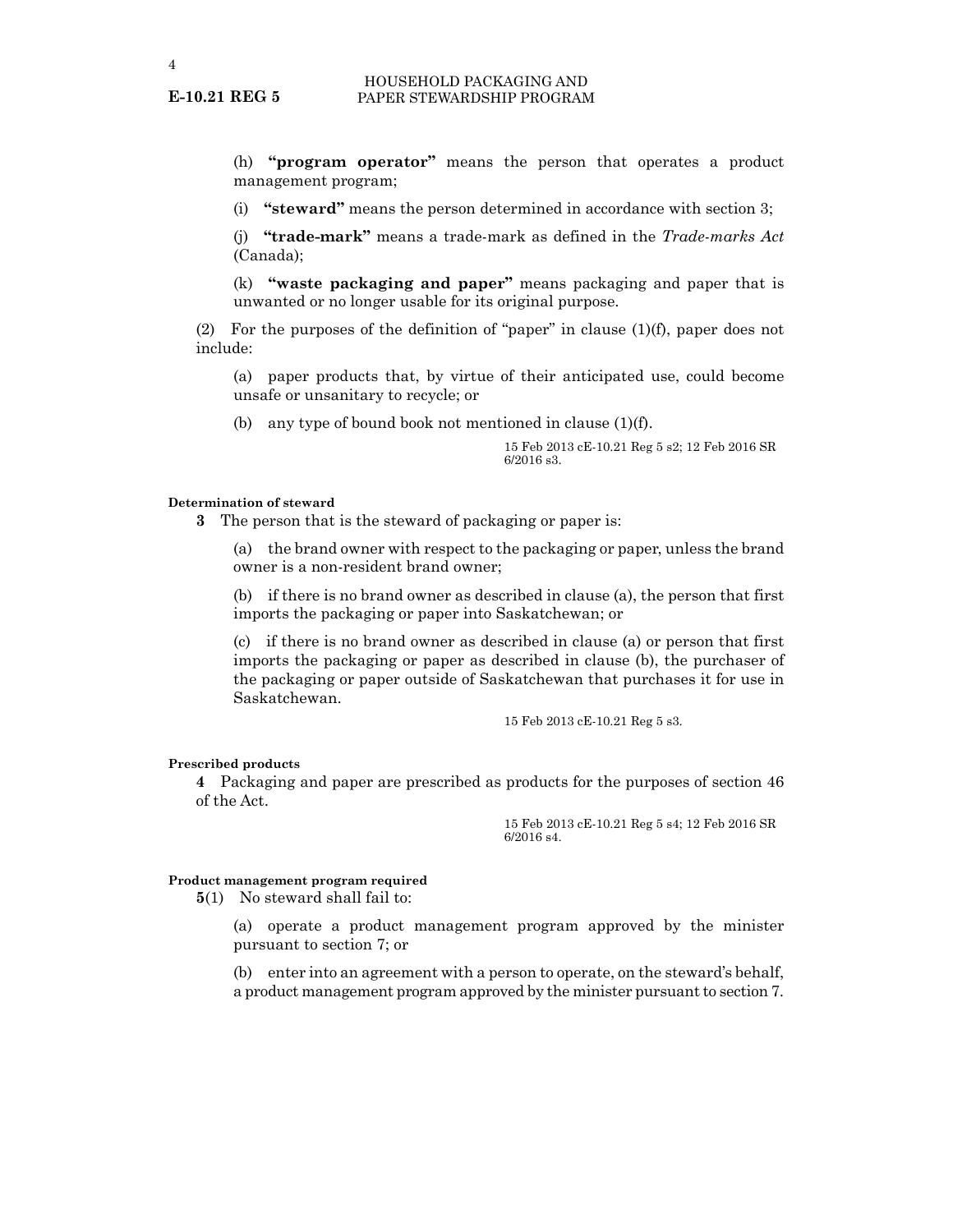5

(2) No program operator shall fail to operate the product management program in accordance with:

- (a) the program as approved by the minister pursuant to section 7; and
- (b) these regulations.

(3) No steward that has entered into an agreement to have a product management program operated on the steward's behalf shall fail to ensure that the product management program is operated in accordance with:

- (a) the program as approved by the minister pursuant to section 7; and
- (b) these regulations.

(4) If a franchisor and a franchisee operating under a franchise agreement are stewards in relation to the same product, the duty set out in subsection (1) shall be carried out by the franchisor.

(5) Subject to subsections (6) and (7), a steward is exempt from complying with subsection (1) if the steward is a business that:

- (a) generates less than \$2 million in gross annual revenue;
- (b) supplies or distributes less than one tonne of paper and packaging; or

(c) operates as a single point of retail sale but does not generate its revenues exclusively from online sales.

(6) The minister may deny an exemption claimed pursuant to subsection (5) and require the steward to comply with subsection (1) if the minister:

(a) is not satisfied that one or more of the criteria mentioned in subsection (5) are met; or

(b) considers the exemption to be contrary to the public interest.

(7) The minister may impose terms and conditions that the minister considers appropriate on an exemption claimed pursuant to subsection (5).

(8) The minister may exempt a steward from complying with subsection (1) until December 31, 2016 if the steward satisfies the minister that:

(a) it is:

(i) a business that generates \$2 million or more, but not more than \$5 million, in gross annual revenue; or

- (ii) a newspaper; and
- (b) the exemption would not be contrary to the public interest.

(9) The minister may impose terms and conditions that the minister considers appropriate on an exemption claimed pursuant to subsection (8).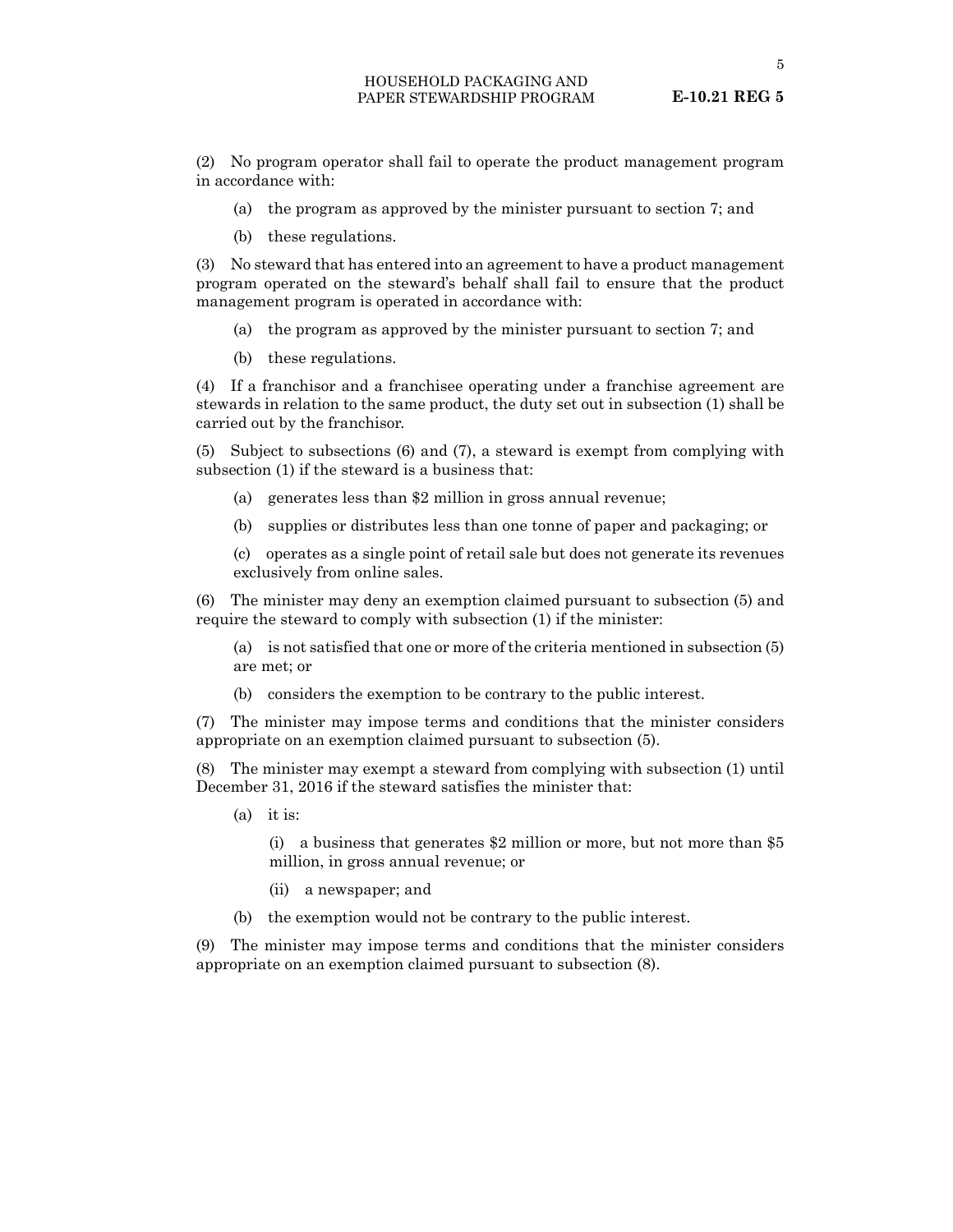(10) No steward who has claimed an exemption pursuant to subsection (5) or (8) shall fail to comply with any terms and conditions imposed on the exemption pursuant to this section.

(11) Subsection (1) does not apply to a charitable organization registered pursuant to the *Income Tax Act* (Canada).

> 15 Feb 2013 cE-10.21 Reg 5 s5; 12 Feb 2016 SR 6/2016 s5.

#### **Voluntary product management program**

**6**(1) A non-resident brand owner may undertake either of the following obligations pursuant to these regulations with respect to its packaging or paper:

(a) to operate a product management program as approved by the minister pursuant to section 7;

(b) to enter into an agreement with a person to operate, on the non-resident brand owner's behalf, a product management program as approved by the minister pursuant to section 7.

(2) The minister may deal with an application made for the purposes of clause  $(1)(a)$ in the same manner as an application made by a steward and, for that purpose, sections 7 to 9 apply, with any necessary modification, to that application.

(3) Notwithstanding any other provision of these regulations but subject to subsection (4), if the minister has approved the product management program of the non-resident brand owner pursuant to section 7 or if the non-resident brand owner has entered into an agreement pursuant to clause (1)(b), a steward that receives packaging and paper from the non-resident brand owner is relieved of its obligations pursuant to section 5 with respect to that packaging and paper.

(4) A steward mentioned in subsection (3) is no longer relieved of its obligations pursuant to section 5 if:

(a) in the case of a non-resident brand owner operating a product management program:

(i) the non-resident brand owner ceases to operate the product management program; or

(ii) the minister suspends or cancels the approval of the product management program pursuant to section 9; or

(b) in the case of a non-resident brand owner who has entered into an agreement with a program operator:

(i) the non-resident brand owner has ceased to participate in the product management program;

(ii) the program operator is satisfied that the non-resident brand owner has failed to comply with the terms and conditions of the product management program; or

(iii) the minister suspends or cancels the approval of the product management program pursuant to section 9.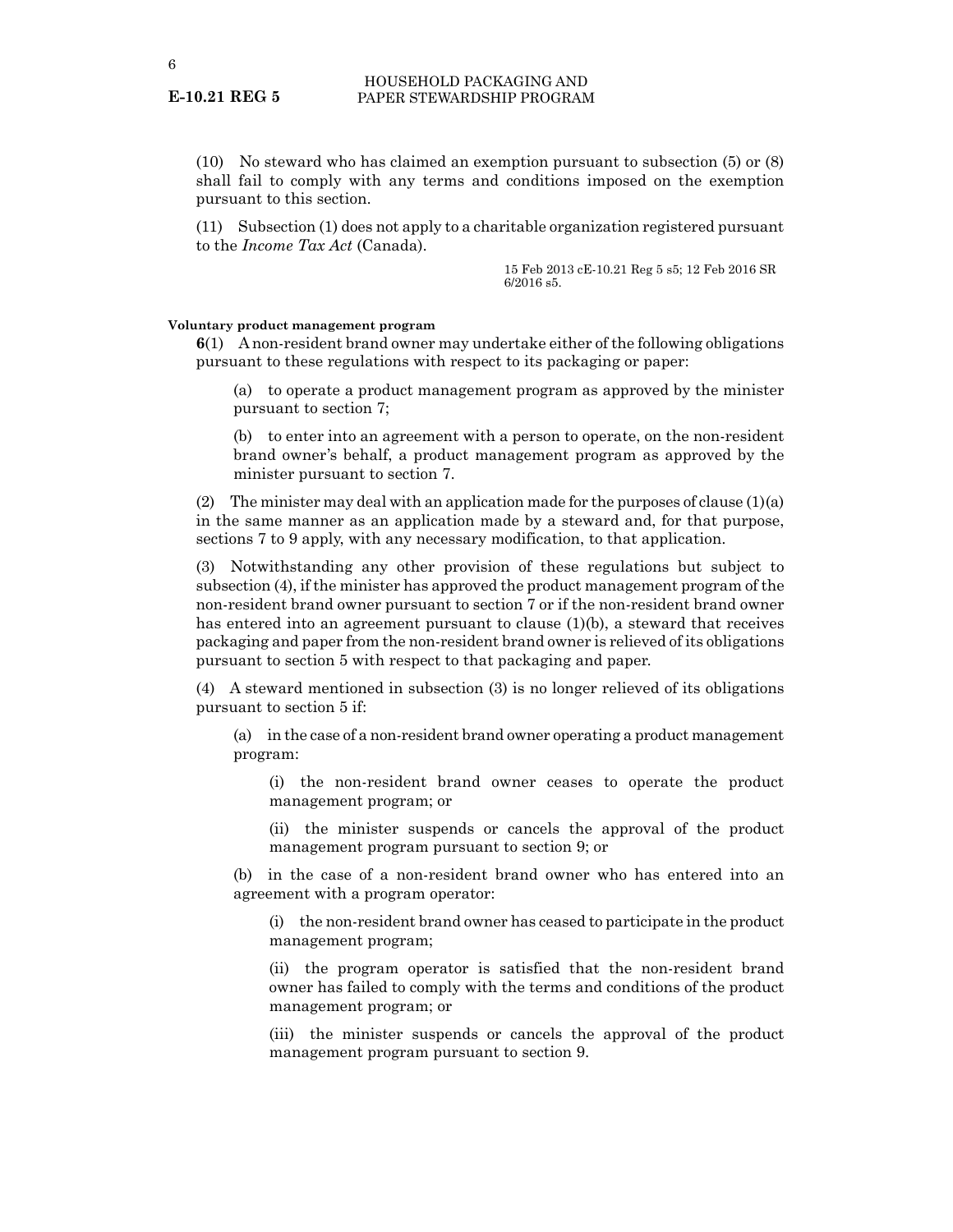(5) In the circumstances mentioned in clause  $(4)(a)$  and subclause  $(4)(b)(iii)$ , the minister shall provide notice to each steward mentioned in subsection (3) that it is again required to meet its obligations and state a reasonable period by which the steward must either:

(a) apply to the minister pursuant to clause  $7(1)(a)$  for approval to operate a product management program; or

(b) enter into an agreement with a program operator to operate, on the steward's behalf, a product management program approved by the minister pursuant to section 7.

(6) In the circumstances mentioned in subclauses  $(4)(b)(i)$  and  $(ii)$ , the program operator shall:

(a) provide notice to the minister that the non-resident brand owner has ceased to participate in the product management program or that the non-resident brand owner has failed to comply with the terms and conditions of the product management program; and

(b) provide notice to each steward mentioned in subsection (3) that it is again required to meet its obligations and state a reasonable period by which the steward must either:

(i) apply to the minister pursuant to clause  $7(1)(a)$  for approval to operate a product management program; or

(ii) enter into an agreement with a program operator to operate, on the steward's behalf, a product management program approved by the minister pursuant to section 7.

15 Feb 2013 cE-10.21 Reg 5 s6.

#### **Approval to operate product management program**

**7**(1) A steward or non-resident brand owner who operates or intends to operate a product management program, or a person who operates or intends to operate a product management program on a steward's or non-resident brand owner's behalf, must:

(a) apply to the minister for approval of the program in a form acceptable to the minister; and

(b) submit any additional information or material to the minister that the minister requests and considers relevant to the application.

(2) The minister shall not approve a product management program unless the program description set out in the application:

(a) provides details to satisfy the minister that the product management program meets the standards set out in subsection (4);

- (b) provides details of the management structure of the program;
- (c) provides details with respect to:

(i) the creation of an advisory committee to the program operator, including details to satisfy the minister that there will be, in the minister's opinion, sufficient Saskatchewan representation on the advisory committee;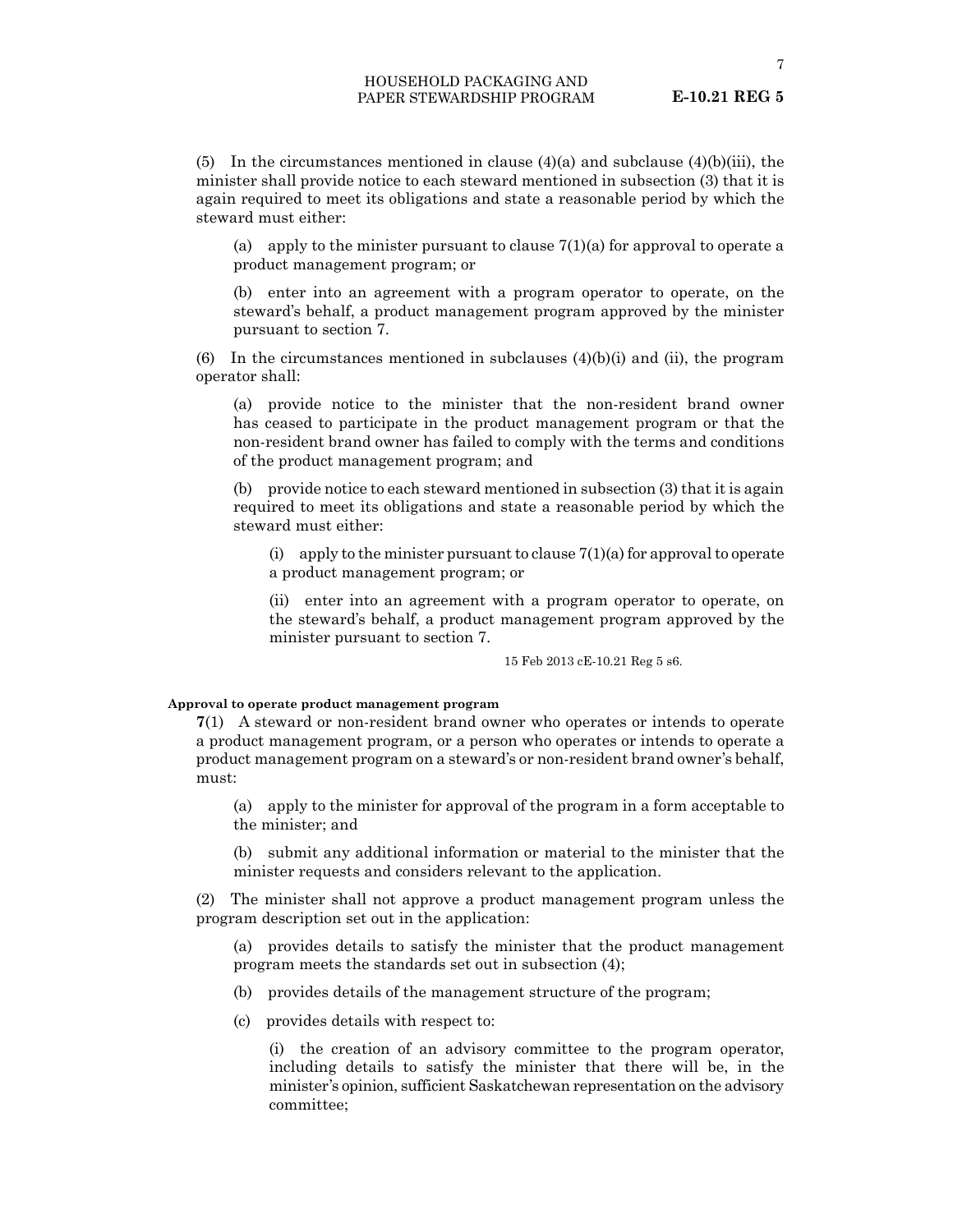(ii) the role of the advisory committee in relation to the operation of the program; and

(iii) the board of directors of the program operator, including details to satisfy the minister that there will be, in the minister's opinion, sufficient Saskatchewan representation on the board of directors;

(d) provides details with respect to the manner in which the product management program will represent the interests of industry, municipalities, First Nations, environmental organizations, existing recycling service providers, Saskatchewan residents and the Government of Saskatchewan, including:

(i) with respect to existing recycling service providers, the manner in which the interests of those providers will be considered, including a description of how the program takes into consideration the social and capital infrastructure value of existing recycling operations in Saskatchewan; and

(ii) with respect to municipalities:

(A) the manner in which the product management program will participate with existing municipal residential waste diversion programs to maximize recycling rates; and

(B) the manner in which municipal participation in recycling will be increased;

(e) provides details with respect to:

(i) the public education or public awareness and communication strategy for the product management program that is satisfactory to the minister, including details with respect to:

(A) the manner in which consultation will take place during the development of the program and after the program is operational;

(B) a description of how municipalities and First Nations will be encouraged to participate in the program; and

(C) a description of how the public will be informed about the product management program and any changes to that program;

(ii) the manner in which financial disputes related to the program will be resolved;

(iii) the manner in which waste packaging and paper will be collected in all areas of Saskatchewan, including details with respect to how collection and recycling of waste packaging and paper will be managed through municipal residential waste diversion programs;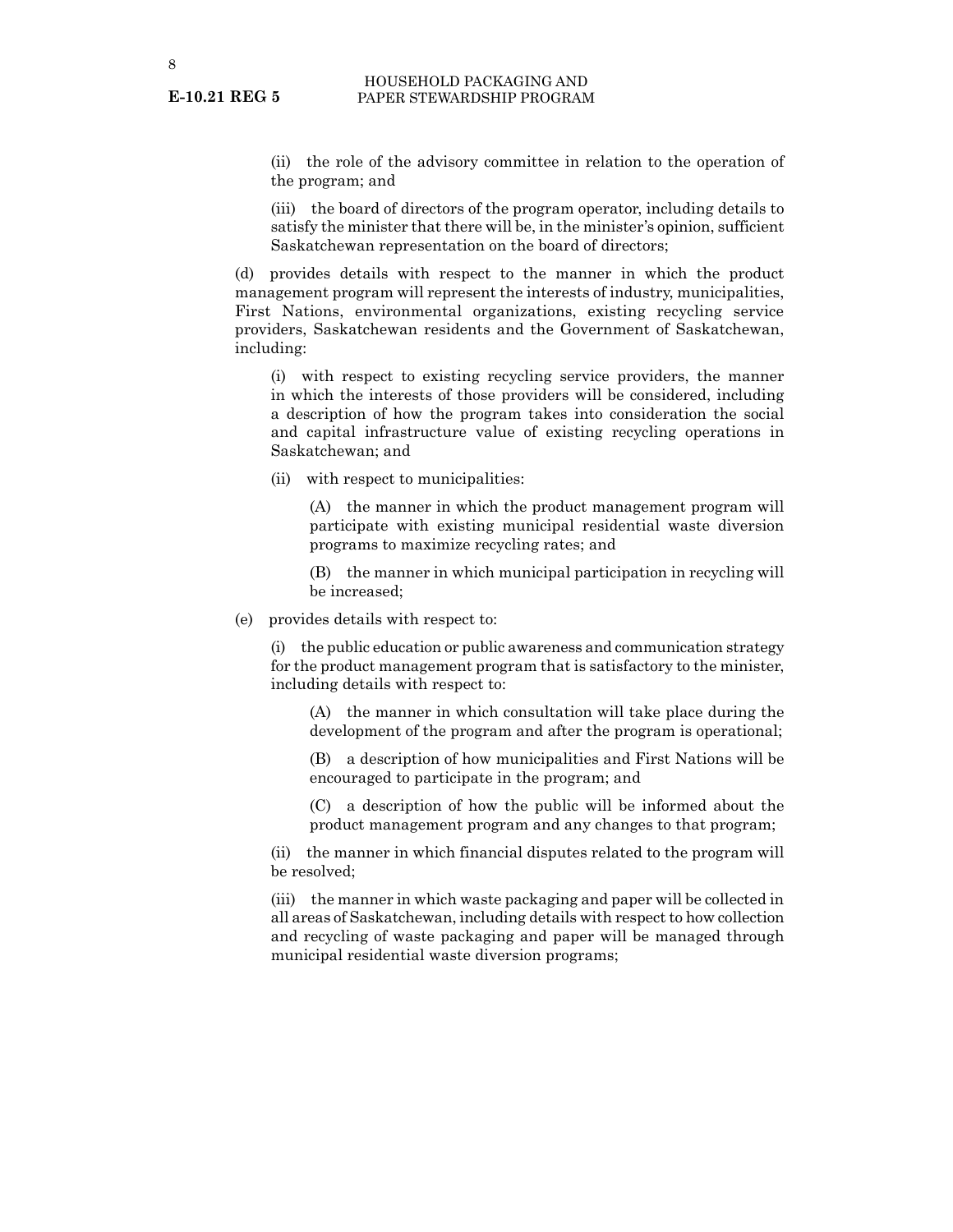9

(iv) options for recycling waste packaging and paper under the product management program, with information to satisfy the minister that the options chosen will minimize the impact of waste packaging and paper on the environment;

(v) the policies and procedures to be followed by any person collecting or processing waste packaging and paper collected pursuant to the product management program;

(vi) how the product management program will be funded and how funds under the product management program will be expended, including:

(A) if more than one steward or non-resident brand owner participates in the product management program, the system to be used for the collection of revenues from stewards and non-resident brand owners and the payment of expenditures;

(B) setting out the funding formula to be used with details sufficient to show that the funding formula is appropriate for the range of collection and recycling options offered under the program across Saskatchewan;

(C) setting out the manner in which the net costs of a residential waste diversion program for waste packaging and paper operated by a municipality will be determined;

(D) measures that will be taken to report to the stewards and non-resident brand owners participating in the product management program with respect to how fees charged to stewards and the non-resident brand owners will be determined and applied;

(vii) measures that will be taken with respect to quality control and assurance, including measures to collect, track and audit information required for the purposes of the product management program; and

(viii) how the following matters will be determined and measured:

(A) program convenience, effectiveness, efficiency, fairness, sustainability, municipal accessibility, participation rates and resident feedback;

(B) recovery rates of waste packaging and paper, including:

(I) the kilograms per capita collected;

(II) the amount of revenue collected from the sale of packaging and paper that has been recycled; and

(III) the amount of waste packaging and paper collected under the product management program, including showing how the matters set out in subsection (3) will be determined and measured;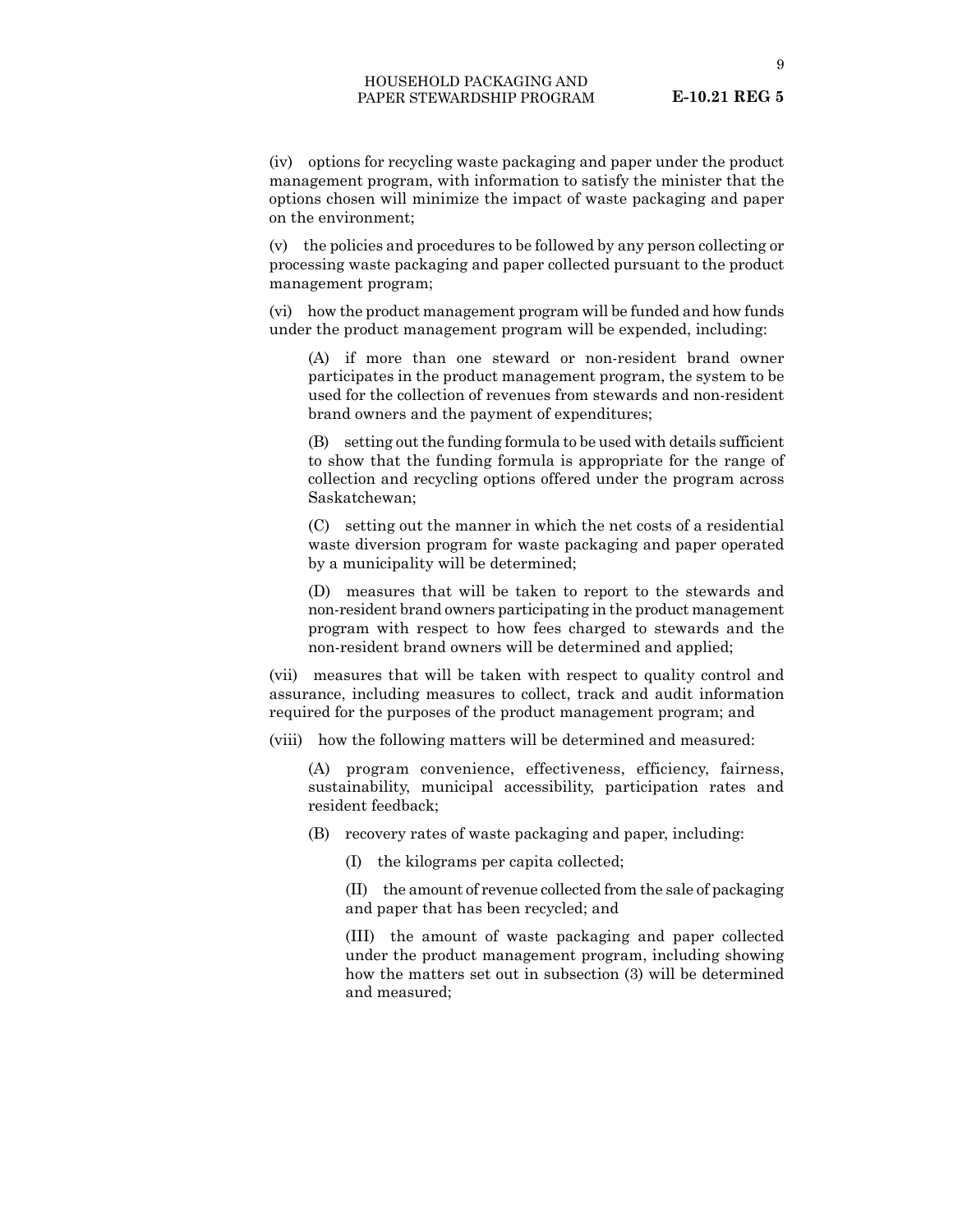(f) provides details with respect to the development of a measurement tool that:

(i) measures and tracks the greenhouse gas emissions of Saskatchewan's waste paper and packaging diversion activities; and

(ii) is implemented not later than three years after the commencement of the product management program;

(g) provides details of any collaborative initiatives undertaken or to be undertaken with other product management programs approved pursuant to these regulations or any other regulations made pursuant to section 46 of the Act for the purposes of achieving public convenience and greater program effectiveness and efficiency, including details with respect to:

(i) any voluntary cooperation with those other product management programs; or

(ii) participation in any waste minimization board that may be established pursuant to the Act.

(3) For the purposes of subparagraph  $(2)(e)(viii)(B)(III)$ , the matters to be shown are the following:

(a) the total amount of waste packaging and paper diverted from municipal landfills;

(b) the recovery rate of diverted waste packaging and paper expressed as a percentage of the total waste packaging and paper that is generated in Saskatchewan;

(c) for each category of waste packaging and paper:

(i) the total amount diverted from municipal landfills; and

(ii) the recovery rate of diverted waste packaging and paper expressed as a percentage of the total waste packaging and paper for that category that is generated in Saskatchewan.

(4) In determining whether or not to approve a product management program pursuant to these regulations, the minister must be satisfied that the program meets the following standards:

(a) if a municipality operates a residential waste diversion program for waste packaging and paper or another person operates a residential waste diversion program for waste packaging and paper on behalf of a municipality, the municipality or other person:

(i) operates an efficient and effective program; and

(ii) will be reimbursed for up to 75% of the net costs of operating the program;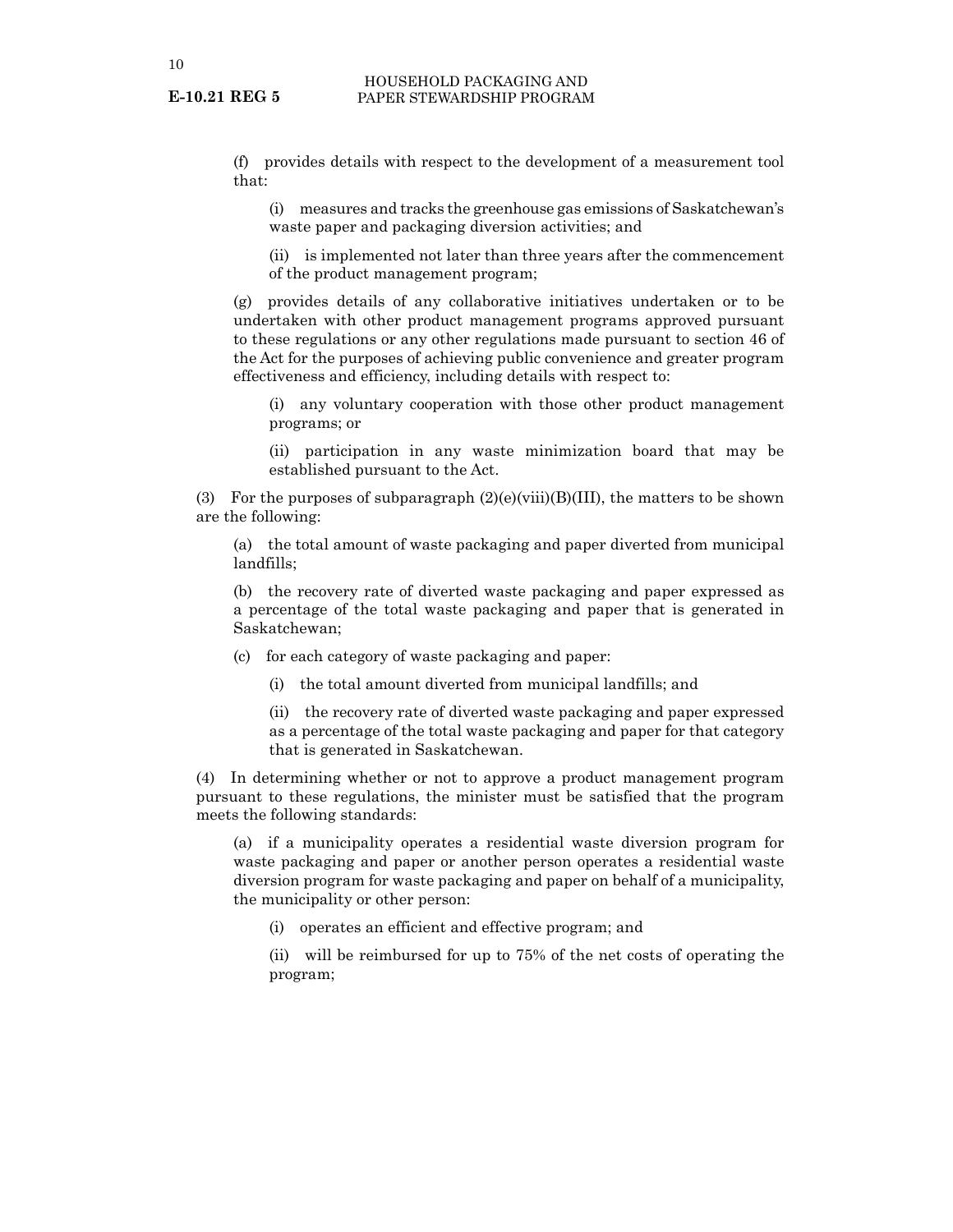11

(b) the funding formula set out in paragraph  $(2)(e)(vi)(B)$  is appropriate for the range of collection and recycling options to be offered under the program across Saskatchewan;

(c) the product management program provides convenient, effective and efficient recycling to Saskatchewan residents, taking into consideration Saskatchewan's demography and geography;

(d) the product management program maximizes diversion of residentially generated waste packaging and paper from municipal landfills and, as a result, will extend the life of the landfills, reduce release of leachate and emission of greenhouse gases, and conserve resources;

(e) the product management program maximizes social benefits, including encouraging municipalities to contract with persons, bodies or other entities that:

- (i) provide employment and training to persons with disabilities; and
- (ii) operate efficient and effective programs;

(f) the product management program encourages entrepreneurial opportunities within Saskatchewan.

(5) If the minister is satisfied that a proposed product management program complies with the Act and these regulations and that it is in the public interest to do so, the minister may:

(a) approve the product management program; and

(b) impose any terms and conditions on the approval that the minister considers appropriate.

> 15 Feb 2013 cE-10.21 Reg 5 s7; 12 Feb 2016 SR 6/2016 s6.

#### **Changes to product management program**

**8** A program operator shall notify the minister in writing of any significant change to its product management program, including any change that would result in the reduction of the collection and recycling of residential waste packaging and paper.

15 Feb 2013 cE-10.21 Reg 5 s8.

#### **Suspension or cancellation of approvals**

**9**(1) Subject to subsection (2), if, in the minister's opinion, a product management program is not being operated in accordance with the Act, these regulations or the terms and conditions of the approval, or if, in the minister's opinion, it is in the public interest to do so, the minister may:

- (a) amend the approval by imposing new or additional terms and conditions; or
- (b) suspend or cancel the approval.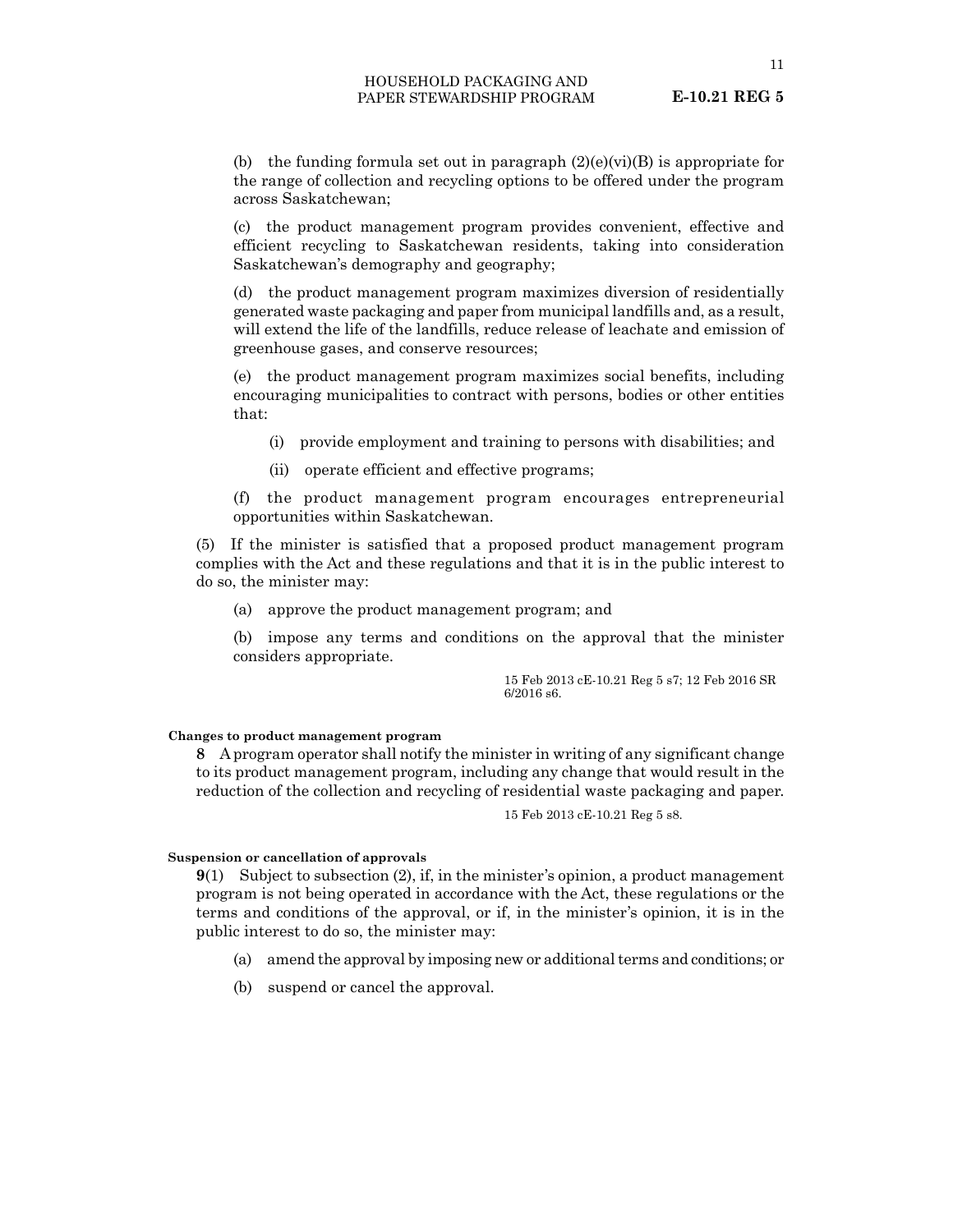(2) Before amending, suspending or cancelling an approval pursuant to subsection (1), the minister shall give the program operator an opportunity to be heard.

(3) Notwithstanding subsection (2), if the minister considers that it is necessary in order to protect the public interest, the minister may immediately amend, suspend or cancel an approval without giving the program operator an opportunity to be heard, but the minister shall give the program operator an opportunity to be heard within 15 days after the date on which the minister takes any of those actions.

15 Feb 2013 cE-10.21 Reg 5 s9.

#### **Annual reporting**

**10**(1) In this section, **"reporting period"** means the period commencing on April 1 in one year and ending on March 31 of the following year.

(2) On or before July 31 in each year, every program operator must prepare and submit to the minister an annual report describing the activities of the product management program during the previous reporting period, including:

(a) the types and amount of:

(i) residentially generated waste packaging and paper supplied for use in Saskatchewan by the stewards and non-resident brand owners on whose behalf the program is being operated; and

(ii) waste packaging and paper collected under the program, showing:

(A) the total amount of residentially generated waste packaging and paper diverted from municipal landfills;

(B) the recovery rate of diverted waste packaging and paper expressed as a percentage of the total waste packaging and paper that is generated in Saskatchewan; and

- (C) for each category of waste packaging and paper:
	- (I) the total amount diverted from municipal landfills; and

(II) the recovery rate of diverted waste packaging and paper expressed as a percentage of the total waste packaging and paper for that category that is generated in Saskatchewan;

(b) the fees charged to stewards and non-resident brand owners participating in the product management program by category of waste packaging and paper, including an explanation of any significant changes to those fees;

(c) the total amount of fees collected from stewards and non-resident brand owners who are participating in the product management program to fund the program;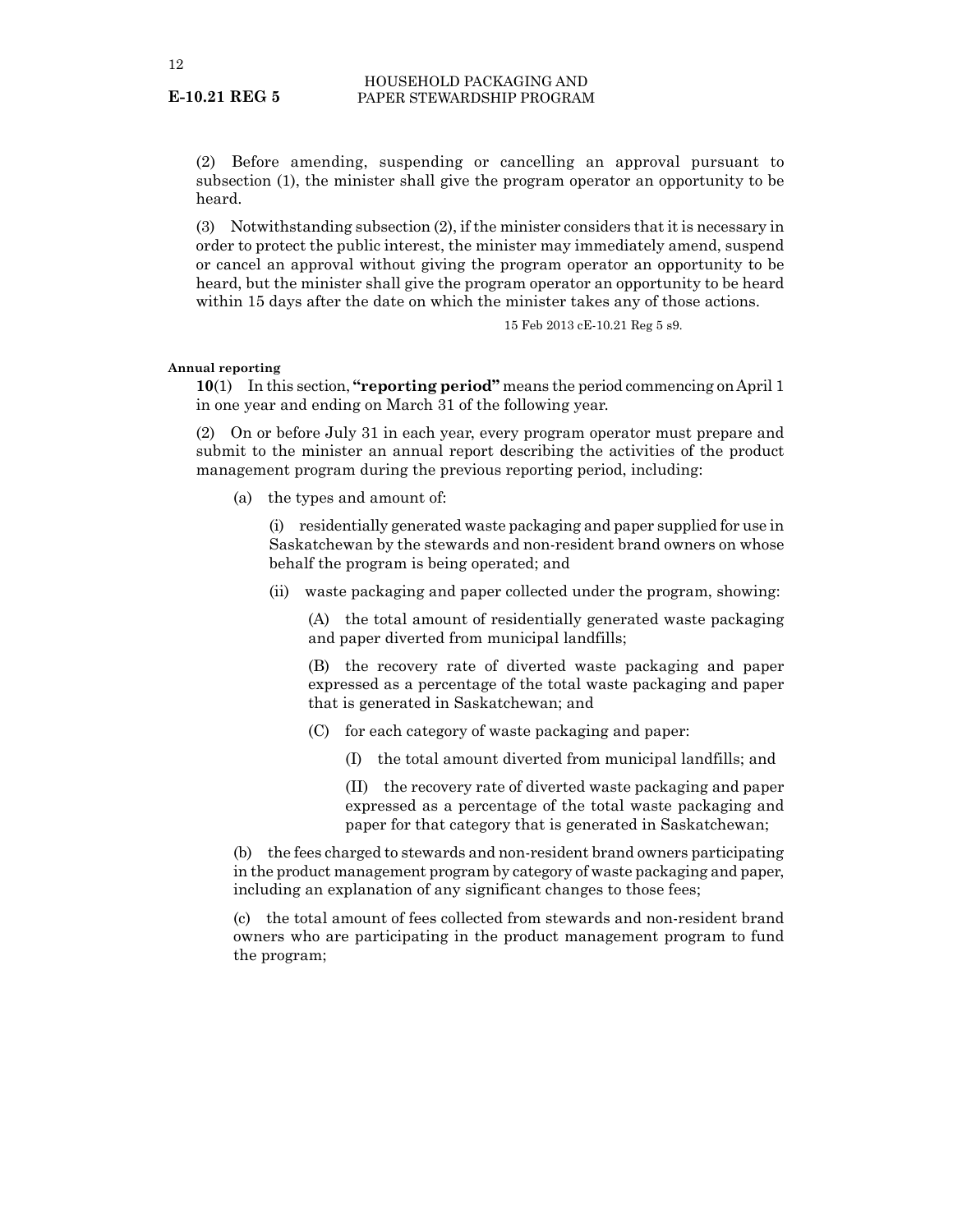(d) the amount spent to operate the program in Saskatchewan;

(e) the costs incurred to administer the program;

(f) the amount spent on public education or public awareness and communication; and

(g) any other information that the minister may reasonably require.

(3) A report pursuant to subsection (2) must be in a form and contain details satisfactory to the minister.

(4) **Repealed.** 12 Feb 2016 SR 6/2016 s7.

15 Feb 2013 cE-10.21 Reg 5 s10; 12 Feb 2016 SR 6/2016 s7.

#### **Transitional**

**11**(1) No steward shall fail to comply with section 5 within 180 days after the day on which these regulations come into force.

(2) No non-resident brand owner undertaking the obligations mentioned in section 6(1) shall fail to comply with section 7 within 180 days after the day on which these regulations come into force.

(3) At the request of a steward or a non-resident brand owner undertaking the obligations mentioned in subsection 6(1), and if the minister considers it appropriate, the minister may extend the period mentioned in subsection (1) or (2).

15 Feb 2013 cE-10.21 Reg 5 s11.

**Coming into force**

**12** These regulations come into force on the day on which they are filed with the Registrar of Regulations.

15 Feb 2013 cE-10.21 Reg 5 s12.